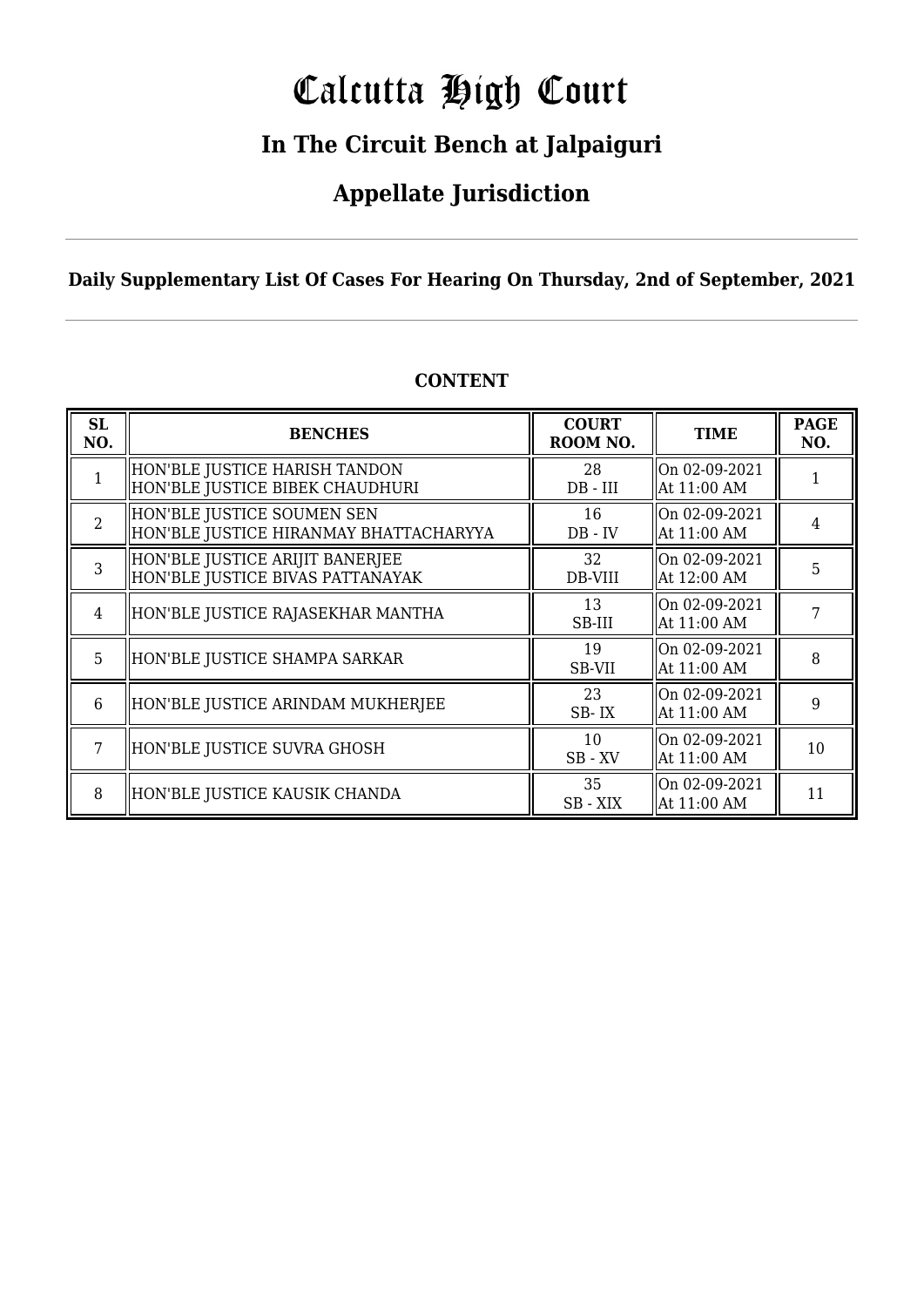

# Calcutta High Court

**In The Circuit Bench at Jalpaiguri**

### **Appellate Side**

**DAILY CAUSELIST For Thursday The 2nd September 2021**

#### **COURT NO. 28**

#### **DIVISION BENCH (DB - III) AT 11:00 AM HON'BLE JUSTICE HARISH TANDON HON'BLE JUSTICE BIBEK CHAUDHURI**

#### **(VIA VIDEO CONFERENCE)**

#### **FROM PRINCIPAL BENCH**

#### **FOR ORDERS**

| $\mathbf{1}$ |                              | IA NO. CRAN/1/2021 RAMESH MANJU BISHNOI@<br>RAMESH MANJU BISHNOY@ | PRITAM ROY<br>PRITAM ROY               |
|--------------|------------------------------|-------------------------------------------------------------------|----------------------------------------|
|              | [11.00 A.M.]<br>[14.09.2021] | RAMESH KUMAR BISHNOI<br>Vs                                        |                                        |
|              | In CRM/497/2021              | THE STATE OF WEST BENGAL                                          |                                        |
|              |                              | <b>APPLICATION FOR BAIL</b>                                       |                                        |
| 2            | CRM/437/2021                 | AMJAD KHAN AND ANR<br>VS <sub>1</sub>                             | <b>BISWAJIT DAS</b>                    |
|              |                              | THE STATE OF WEST BENGAL                                          |                                        |
|              | IA NO: CRAN/1/2021           |                                                                   |                                        |
| 3            | CRM/746/2021                 | NARAYAN SAHA AND ORS<br>VS                                        | SUDIP GUHA                             |
|              |                              | THE STATE OF WEST BENGAL.                                         |                                        |
| 4            | CRM/913/2021<br>[03.09.2021] | <b>ABHIJIT BISWAS</b><br><b>VS</b>                                | <b>SMARAJIT BASU</b>                   |
|              |                              | State of West Bengal                                              |                                        |
|              |                              | <b>APPLICATION FOR ANTICIPATORY BAIL</b>                          |                                        |
| 5            | CRM/473/2021                 | DHRUBAJYOTI ROY AND ORS<br><b>VS</b><br>THE STATE OF WEST BENGAL  | <b>HILLOL SAHA</b><br><b>PODDER</b>    |
| 6            | CRM/733/2021                 | <b>JUGAL SARKAR</b><br>VS<br>THE STATE OF WEST BENGAL.            | <b>JAYDEEP KANTA</b><br><b>BHOWMIK</b> |
| 7            | CRM/790/2021                 | SATYAKI CHAKRABORTY<br>VS<br>State of West Bengal                 | PUJA GOSWAMI                           |
| 8            | CRM/803/2021                 | <b>ARUN KUMAR</b><br>VS<br>State of West Bengal                   | <b>SURYANEEL DAS</b>                   |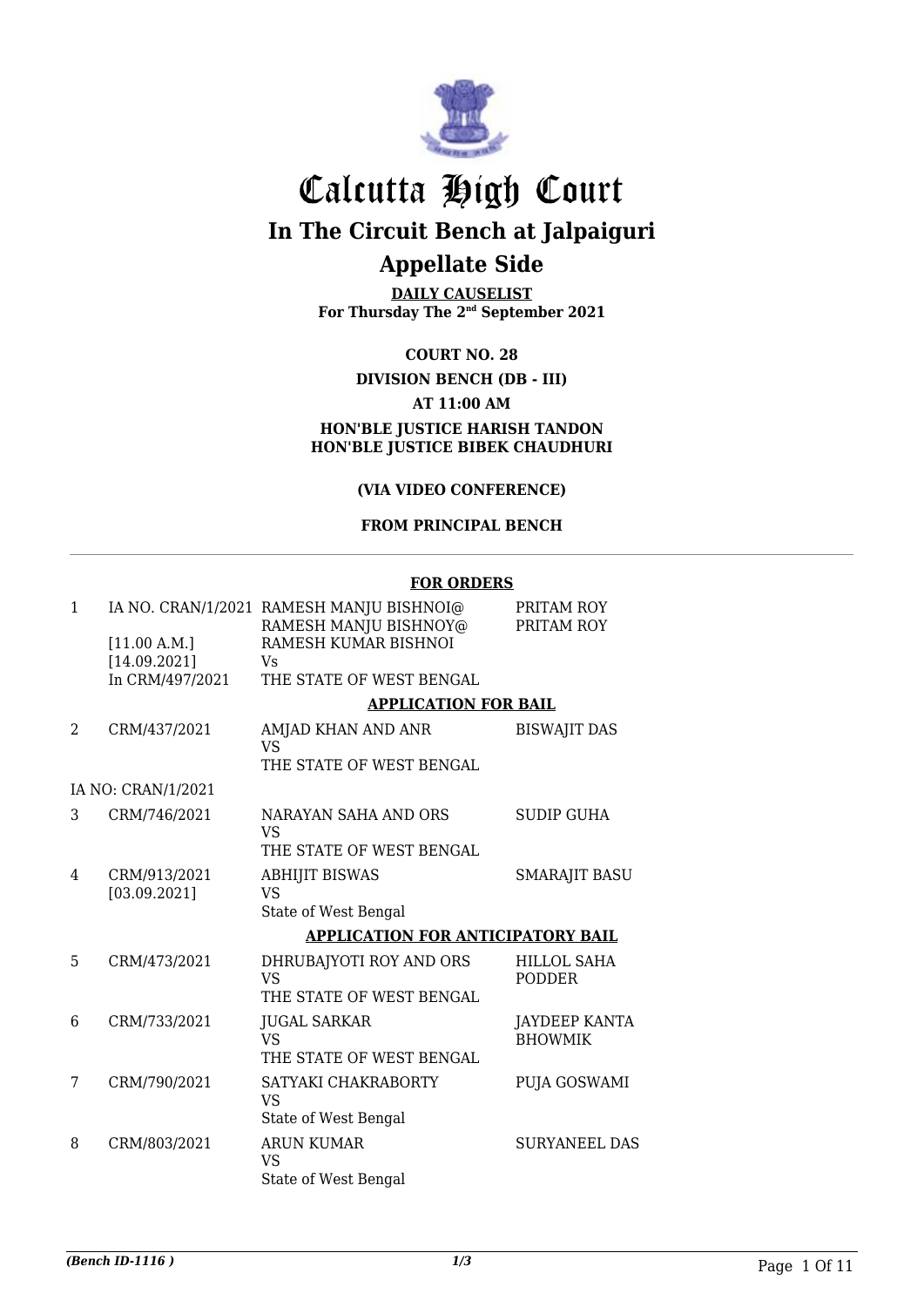| 9  | CRM/824/2021                    | NIREN @ NIRENDRANATH ROY<br>VS.<br>THE STATE OF WEST BENGAL                      | ANIRBAN BANERJEE                    |
|----|---------------------------------|----------------------------------------------------------------------------------|-------------------------------------|
| 10 | CRM/827/2021                    | TIKARAM GAUTAM AND ANR<br><b>VS</b><br>THE UNION OF INDIA                        | <b>HILLOL SAHA</b><br><b>PODDER</b> |
| 11 | CRM/830/2021                    | RABIN BARMAN AND ORS<br><b>VS</b><br>THE STATE OF WEST BENGAL                    | <b>HILLOL SAHA</b><br><b>PODDER</b> |
| 12 | CRM/832/2021                    | TAPAS ROY @ BAPPA AND ORS<br><b>VS</b><br>THE STATE OF WEST BENGAL               | <b>HILLOL SAHA</b><br><b>PODDER</b> |
| 13 | CRM/842/2021                    | SISHU GOPAL ROY AND ORS<br>VS<br>THE STATE OF WEST BENGAL                        | DEBAJIT KUNDU                       |
| 14 | CRM/846/2021                    | RABIKANTA ADHIKARY<br>VS.<br>STATE OF WEST BENGAL                                | <b>KALIPADA DAS</b>                 |
| 15 | CRM/848/2021                    | MAJIDUL HOQUE @ MAJIDUL<br><b>HAQUE</b><br>VS                                    | <b>HILLOL SAHA</b><br><b>PODDER</b> |
|    |                                 | THE STATE OF WEST BENGAL                                                         |                                     |
| 16 | CRM/853/2021                    | <b>BABLU BARMAN AND ORS</b><br><b>VS</b><br>State of West Bengal                 | RATAN CHANDRA<br><b>ROY</b>         |
| 17 | CRM/864/2021                    | HIRENDRA KUMAR SARKAR @<br><b>SAGAR</b><br><b>VS</b><br>THE STATE OF WEST BENGAL | <b>HILLOL SAHA</b><br><b>PODDER</b> |
| 18 | CRM/871/2021                    | RAHUL MAHANTA<br>VS<br>State of West Bengal                                      | PRONOJIT RAY                        |
| 19 | CRM/885/2021                    | <b>SUPRIYA SHAW AND ORS</b><br>VS<br>State of West Bengal                        | <b>BHASKAR HUTAIT</b>               |
| 20 | CRM/893/2021                    | <b>MAHESH ROY</b><br>VS<br>State of West Bengal                                  | MADHUSHRI DUTTA                     |
| 21 | CRM/900/2021                    | <b>APARNESH</b><br>MUKHOPADHYAY@MUKHERJEE<br>VS<br>State of West Bengal          | ANKITA DEY                          |
| 22 | CRM/908/2021                    | ANIL BANSAL AND ANR<br>VS<br>State of West Bengal AND ANR                        | S P TEWARY                          |
| 23 | CRM/911/2021                    | TIKENDRA KUMAR DAS AND<br><b>ORS</b><br><b>VS</b>                                | MADHUSHRI DUTTA                     |
|    |                                 | State of West Bengal                                                             |                                     |
|    |                                 | <b>APPLICATION</b>                                                               |                                     |
| 24 | IA NO. CRAN/1/2021 SARJU SHARMA |                                                                                  |                                     |
|    |                                 | Vs<br>THE STATE OF WEST BENGAL                                                   | ANIRBAN BANERJEE                    |

In CRM/74/2021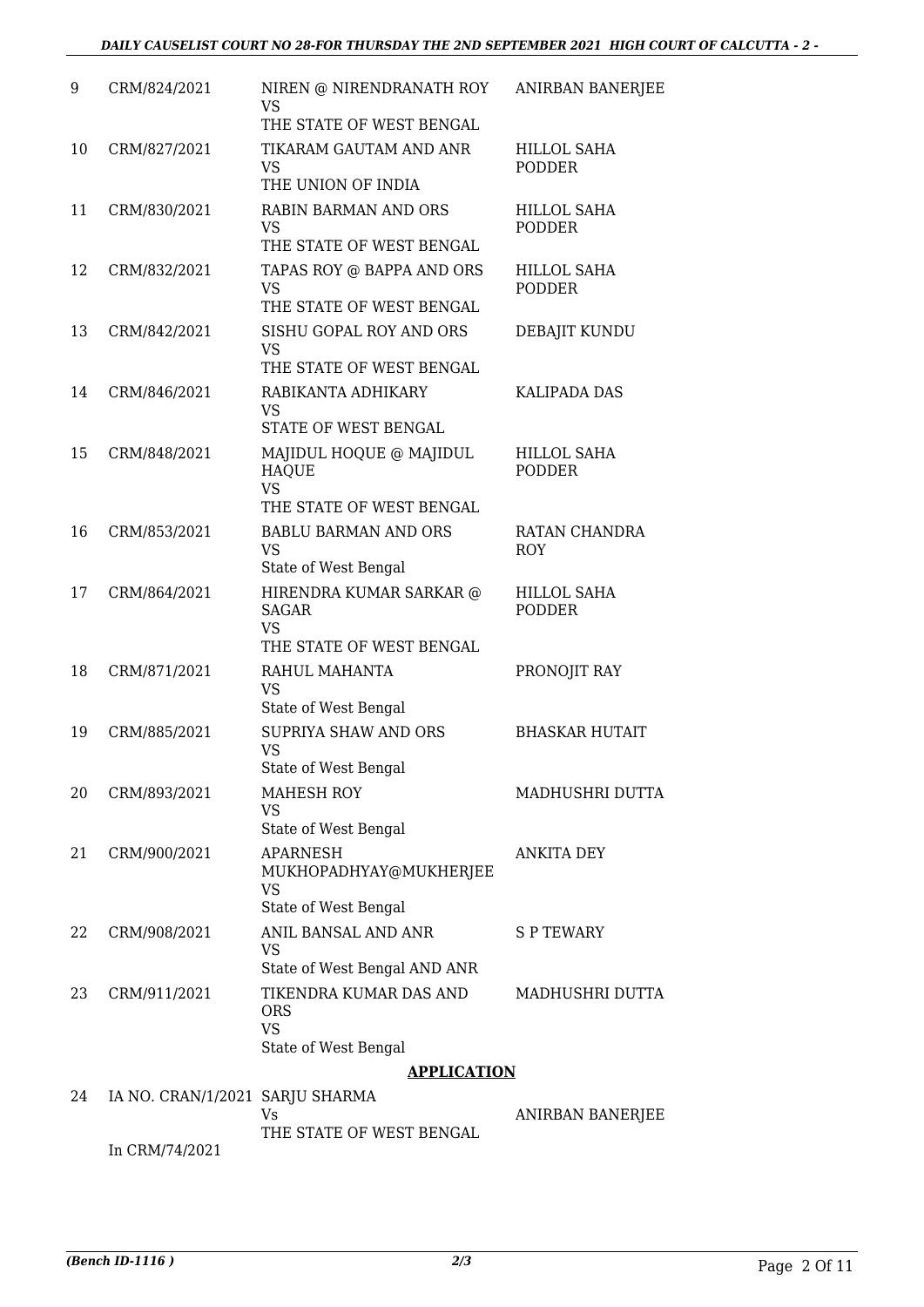| 25 | IA NO. CRAN/1/2021 SAHEB ALI<br>In CRM/458/2021 | Vs<br>THE STATE OF WEST BENGAL                                                                           | SUMAN SEHANABIS<br>(MANDAL)<br><b>SUMAN SEHANABIS</b><br>(MANDAL)          |
|----|-------------------------------------------------|----------------------------------------------------------------------------------------------------------|----------------------------------------------------------------------------|
| 26 | In CRM/222/2021                                 | IA NO. CRAN/1/2021 RAM KRISHNA SARKAR<br>Vs<br>THE STATE OF WEST BENGAL                                  | <b>HILLOL SAHA</b><br><b>PODDER</b><br><b>HILLOL SAHA</b><br><b>PODDER</b> |
| 27 | In CRM/470/2021                                 | IA NO. CRAN/1/2021 SOLEMAN MOLLA @<br>CHOLEMAN MOLLA AND ORS<br>Vs<br>THE STATE OF WEST BENGAL           | HILLOL SAHA<br><b>PODDER</b><br><b>HILLOL SAHA</b><br><b>PODDER</b>        |
| 28 | IA NO. CRAN/1/2021 RAHIM ALI<br>In CRM/474/2021 | Vs<br>THE STATE OF WEST BENGAL                                                                           | <b>HILLOL SAHA</b><br><b>PODDER</b><br><b>HILLOL SAHA</b><br><b>PODDER</b> |
| 29 | In CRM/484/2021                                 | IA NO. CRAN/1/2021 DILIP KUMAR BARMAN AND<br><b>ORS</b><br>Vs<br>THE STATE OF WEST BENGAL                | <b>HILLOL SAHA</b><br><b>PODDER</b><br><b>HILLOL SAHA</b><br><b>PODDER</b> |
| 30 | In CRM/558/2021                                 | IA NO. CRAN/1/2021 MAJIBAR RAHAMAN @ MOJIBAR<br><b>RAHAMAN AND ORS</b><br>Vs<br>THE STATE OF WEST BENGAL | <b>HILLOL SAHA</b><br><b>PODDER</b><br><b>HILLOL SAHA</b><br>PODDER        |
|    |                                                 |                                                                                                          |                                                                            |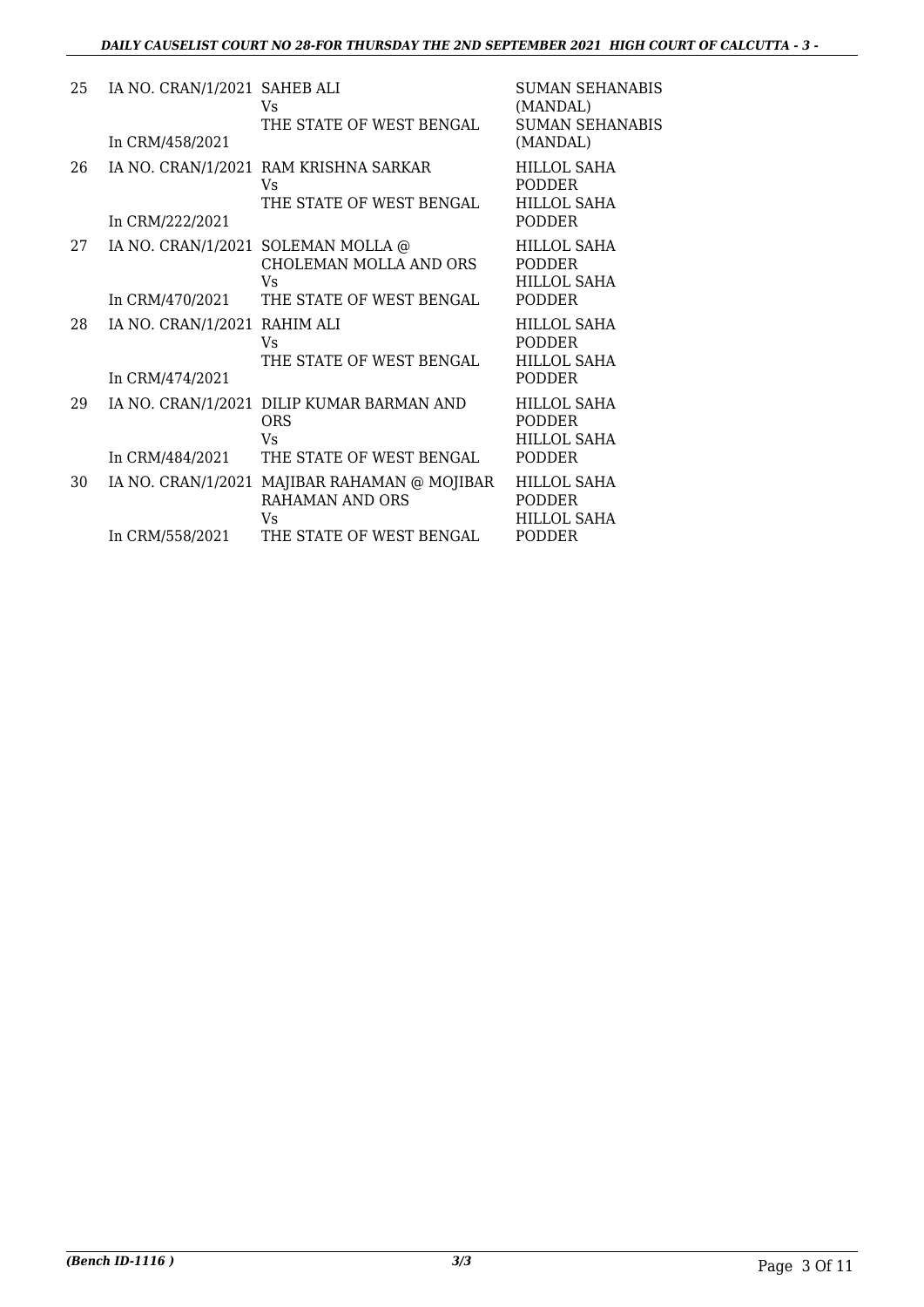

**DAILY CAUSELIST For Thursday The 2nd September 2021**

**COURT NO. 16**

**DIVISION BENCH (DB - IV)**

**AT 11:00 AM**

**HON'BLE JUSTICE SOUMEN SEN HON'BLE JUSTICE HIRANMAY BHATTACHARYYA**

**(VIA VIDEO CONFERENCE)**

#### **FROM PRINCIPAL BENCH**

#### **MOTION**

1 WP.ST/4/2021 SANKARI DAS

VS STATE OF WEST BENGAL AND ORS.

PRODYUT KUMAR ROY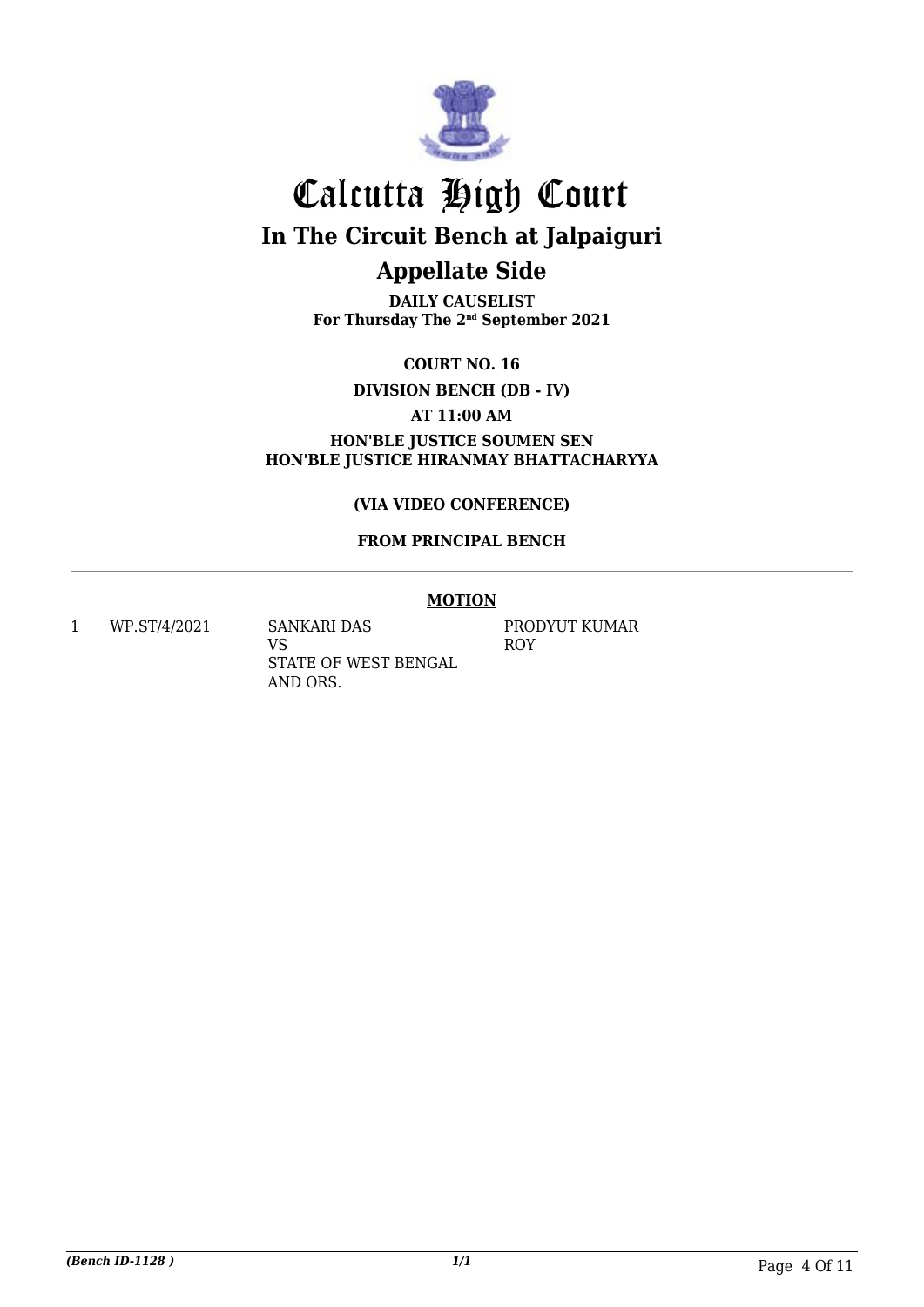

**DAILY CAUSELIST For Thursday The 2nd September 2021**

> **COURT NO. 32 DIVISION BENCH (DB-VIII)**

**HON'BLE JUSTICE ARIJIT BANERJEE HON'BLE JUSTICE BIVAS PATTANAYAK**

#### **APPLICATION FOR BAIL**

| $\mathbf{1}$ | CRM/834/2021<br>[02.09.2021]                                                         | <b>SUKUMAR SEN</b><br><b>VS</b><br>State of West Bengal                                  | <b>SABIR ALI</b>                                                                 |
|--------------|--------------------------------------------------------------------------------------|------------------------------------------------------------------------------------------|----------------------------------------------------------------------------------|
| 2            | $[06.09.2021]$ [2.45]<br>$P.M.$ ]<br>In CRM/479/2021                                 | IA NO. CRAN/1/2021 SOHONLAL AND ANR<br><b>Vs</b><br>THE STATE OF WEST<br><b>BENGAL</b>   | <b>JAYDEEP KANTA</b><br><b>BHOWMIK</b><br><b>JAYDEEP KANTA</b><br><b>BHOWMIK</b> |
| 3            | IA NO. CRAN/1/2021 RUSTOM MIAH<br>[06.09.2021] [2.45]<br>$P.M.$ ]<br>In CRM/509/2021 | <b>Vs</b><br>THE STATE OF WEST<br><b>BENGAL</b>                                          | <b>ARUSHI RATHORE</b><br><b>ARUSHI RATHORE</b>                                   |
| 4            | CRM/829/2021<br>[07.09.2021]                                                         | RENA BEGAM @ REMA<br><b>BEGAM</b><br><b>VS</b><br>THE STATE OF WEST<br><b>BENGAL</b>     | <b>SUDIP GUHA</b>                                                                |
| 5            | CRM/849/2021<br>[07.09.2021]                                                         | RAJESH KUNDU @ KAUWA<br><b>VS</b><br>THE STATE OF WEST<br><b>BENGAL</b>                  | <b>SUDIP GUHA</b>                                                                |
| 6            | CRM/430/2021                                                                         | TARIFUL HAQUE @ RUBEL<br><b>VS</b><br>THE STATE OF WEST<br><b>BENGAL</b>                 | JEENIA RUDRA                                                                     |
|              | IA NO: CRAN/1/2021                                                                   |                                                                                          |                                                                                  |
| 7            | CRM/486/2021<br>[07.09.2021]                                                         | SUJIT MANDAL @ MADAN<br><b>MANDAL</b><br><b>VS</b><br>THE STATE OF WEST<br><b>BENGAL</b> | <b>HILLOL SAHA</b><br><b>PODDER</b>                                              |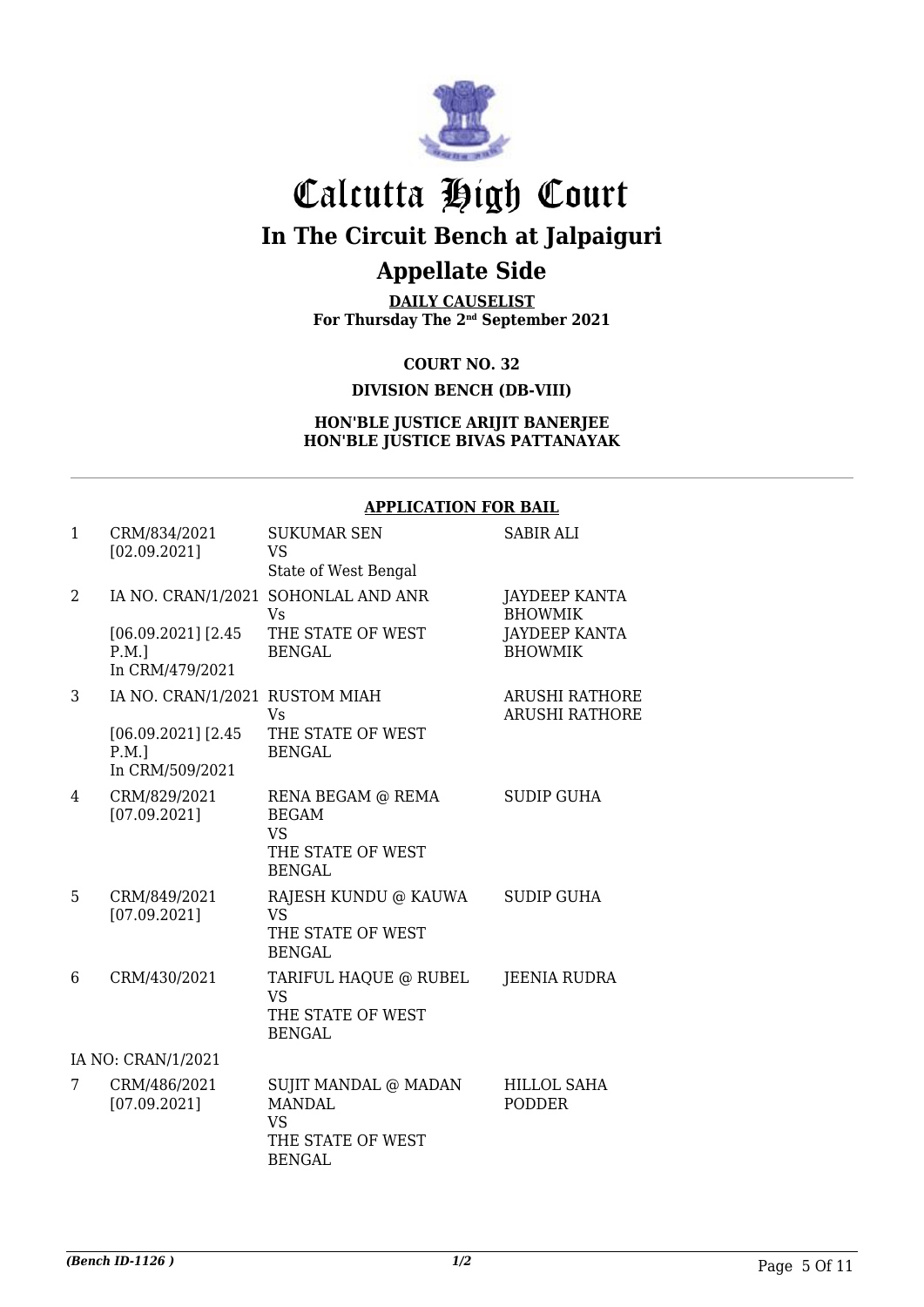| 8  | CRM/571/2021<br>[07.09.2021]    | ROSHAN BESRA @ LALU<br><b>AND ORS</b><br><b>VS</b>                    | <b>ARNAB SAHA</b>                      |
|----|---------------------------------|-----------------------------------------------------------------------|----------------------------------------|
|    |                                 | THE STATE OF WEST<br><b>BENGAL</b>                                    |                                        |
| 9  | CRM/442/2021<br>[07.09.2021]    | NEPAL BARAI @ BARUI<br>VS<br>THE STATE OF WEST<br><b>BENGAL</b>       | <b>ARNAB SAHA</b>                      |
| 10 | CRM/887/2021                    | <b>BIMAL ROY@NEPAL</b><br><b>VS</b><br>State of West Bengal           | DEBAJIT KUNDU                          |
| 11 | CRM/843/2021                    | SANJIT ROY<br>VS<br>THE STATE OF WEST<br><b>BENGAL</b>                | <b>JAYDEEP KANTA</b><br><b>BHOWMIK</b> |
| 12 | CRM/502/2021                    | <b>MANIRUL MIA</b><br><b>VS</b><br>THE STATE OF WEST<br><b>BENGAL</b> | <b>HILLOL SAHA</b><br><b>PODDER</b>    |
|    | IA NO: CRAN/1/2021              |                                                                       |                                        |
| 13 | CRM/160/2021                    | <b>SANJAY KUMAR</b><br><b>VS</b><br>The State of West Bengal          | JAYDEEP KANTA<br><b>BHOWMIK</b>        |
|    | IA NO: CRAN/1/2021, CRAN/2/2021 |                                                                       |                                        |
| 14 | CRM/748/2021                    | RANJAN ROY AND ANR<br><b>VS</b><br>State of West Bengal               | NASER ALI                              |
|    |                                 | <b>RELAXATION ON CANCELLATION OF BAIL</b>                             |                                        |
| 15 | CRM/110/2021                    | <b>BASUDHA PAUL</b><br><b>VS</b><br>State of West Bengal And Anr      | RUPRAJ BANERJEE                        |
|    | IA NO: CRAN/1/2021              |                                                                       |                                        |

*(Bench ID-1126 ) 2/2* Page 6 Of 11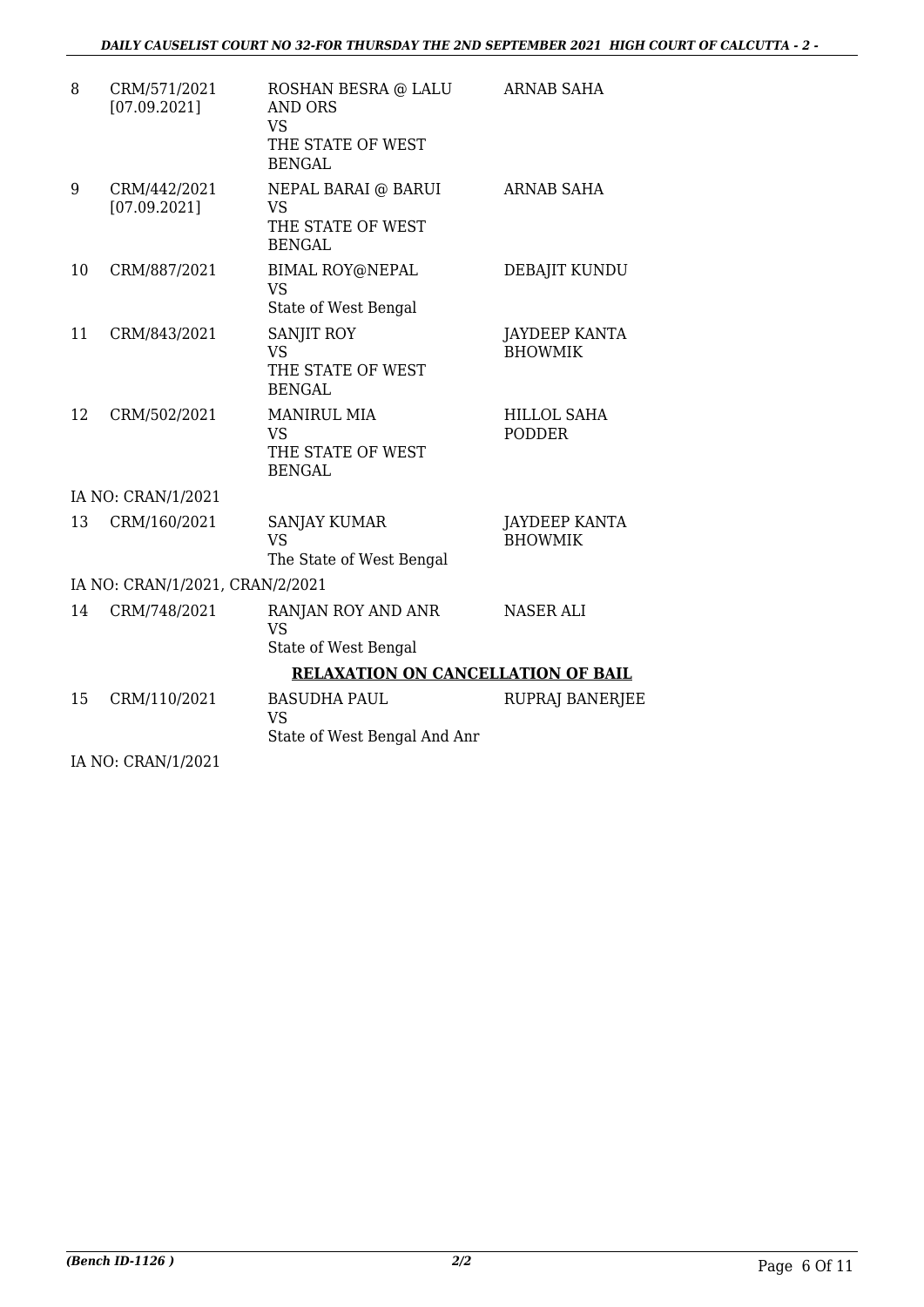

**DAILY CAUSELIST For Thursday The 2nd September 2021**

**COURT NO. 13 SINGLE BENCH (SB-III) AT 11:00 AM HON'BLE JUSTICE RAJASEKHAR MANTHA**

#### **(VIA VIDEO CONFERENCE)**

#### **FROM PRINCIPAL BENCH**

#### **MOTION**

|   | WPA/1154/2021     | KUMAR ATANU<br>VS<br>THE STATE OF WEST<br><b>BENGAL AND ORS</b> | KUMAR SHANTANU                  |
|---|-------------------|-----------------------------------------------------------------|---------------------------------|
| 2 | WPA/1198/2021     | SHRIMANTA DAS<br>VS<br>STATE OF WEST BENGAL<br>AND ORS.         | SANKAR KUMAR<br><b>SENAPATI</b> |
|   | wt3 WPA/1189/2021 | SHIBA PROSAD BANERJEE<br>VS<br>STATE OF WEST BENGAL<br>AND ORS. | <b>AMRITA MAJI</b>              |

IA NO: CAN/1/2021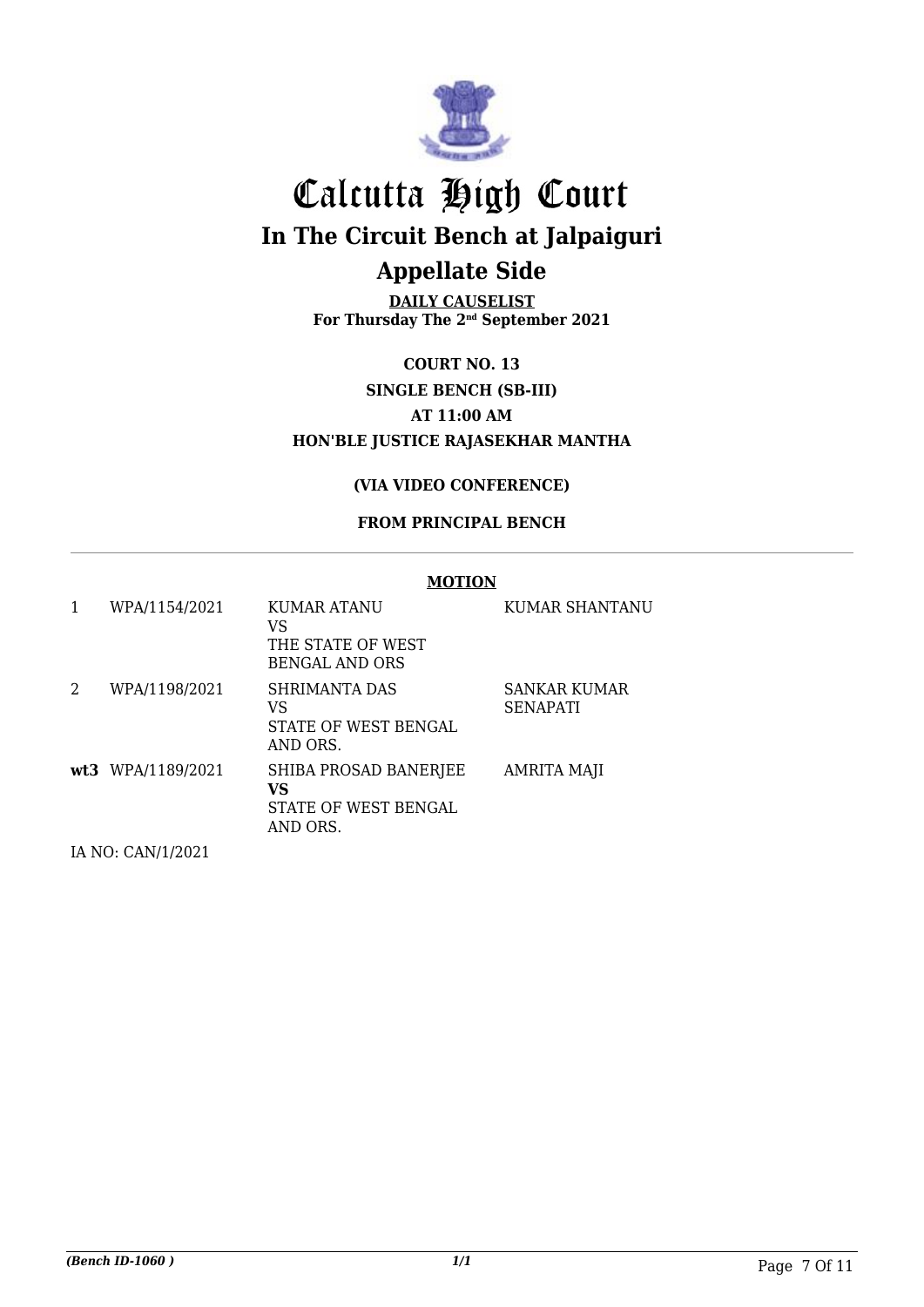

**DAILY CAUSELIST For Thursday The 2nd September 2021**

**COURT NO. 19 SINGLE BENCH (SB-VII) AT 11:00 AM HON'BLE JUSTICE SHAMPA SARKAR**

#### **(VIA VIDEO CONFERENCE)**

#### **FROM PRINCIPAL BENCH**

**MOTION**

|   |                   | <b>MUTION</b>                                                                     |                       |
|---|-------------------|-----------------------------------------------------------------------------------|-----------------------|
| 1 | WPA/1174/2021     | DEBRIWAL ENTERPRISE<br><b>LTD</b><br>VS.<br>STATE OF WEST BENGAL<br>AND ORS.      | ARJUN SAMANTA         |
| 2 | WPA/265/2021      | JAGDISH PRASAD AGARWAL<br><b>VS</b><br>THE STATE OF WEST<br><b>BENGAL AND ORS</b> | <b>NEIL BASU</b>      |
|   | IA NO: CAN/1/2021 |                                                                                   |                       |
| 3 | WPA/1017/2021     | <b>HABIBAR RAHAMAN</b><br><b>VS</b><br>STATE OF WEST BENGAL<br><b>AND ORS</b>     | <b>JAGRITI MISHRA</b> |
| 4 | WPA/1018/2021     | ASARAFUL SARKAR<br>VS<br>STATE OF WEST BENGAL<br><b>AND ORS</b>                   | JAGRITI MISHRA        |
| 5 | WPA/1019/2021     | <b>IDRISH ALI MANDAL</b><br>VS<br>STATE OF WEST BENGAL<br><b>AND ORS</b>          | <b>JAGRITI MISHRA</b> |
| 6 | WPA/1022/2021     | ASHRAFUL RAHAMAN<br><b>VS</b><br><b>STATE OF WEST BENGAL</b><br>AND ORS           | JAGRITI MISHRA        |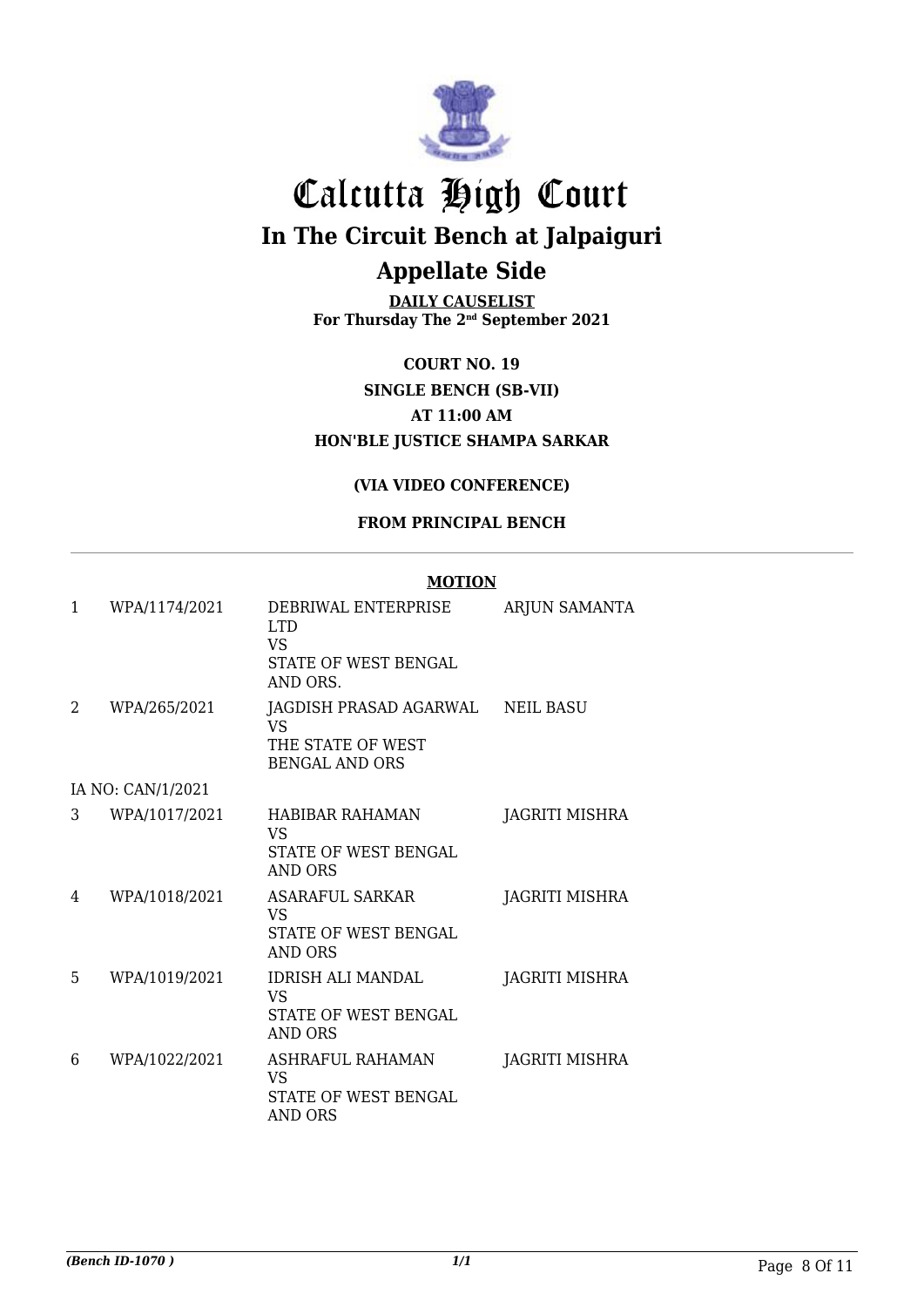

**DAILY CAUSELIST For Thursday The 2nd September 2021**

**COURT NO. 23 SINGLE BENCH (SB- IX) AT 11:00 AM HON'BLE JUSTICE ARINDAM MUKHERJEE**

#### **(VIA VIDEO CONFERENCE)**

#### **FROM PRINCIPAL BENCH**

|   |               | <b>MOTION</b>                                                      |                        |
|---|---------------|--------------------------------------------------------------------|------------------------|
|   | WPA/1098/2021 | RANJAN KUMAR SAHA<br>VS<br>Union of India AND ORS                  | PRATIK MAJUMDER        |
| 2 | WPA/1122/2021 | <b>RAVI KUMAR</b><br>VS<br>UNION OF INDIA AND ORS                  | DIPAYAN KUNDU          |
| 3 | WPA/1188/2021 | ARUP KUMAR SENGUPTA<br>VS<br>STATE BANK OF INDIA AND<br><b>ORS</b> | <b>BIPLAB SENGUPTA</b> |
|   |               | <b>CONTEMPT APPLICATION</b>                                        |                        |
| 4 | CPAN/38/2021  | <b>SMT RUPANJANA</b>                                               | ARUN KUMAR             |

| $\pm$ | UPANJ00/2021      | <b>SMI RUPANJANA</b> | ARUN NUMAR         |
|-------|-------------------|----------------------|--------------------|
|       | (IN WPA 995/2019) | BANIK(SARKAR)        | <b>CHAKRABORTY</b> |
|       | IMAIN FILE NOT    | VS                   |                    |
|       | HERE <sub>1</sub> | SMT RATNA            |                    |
|       |                   | (CHAKRABORTY) BAGCHI |                    |
|       |                   |                      |                    |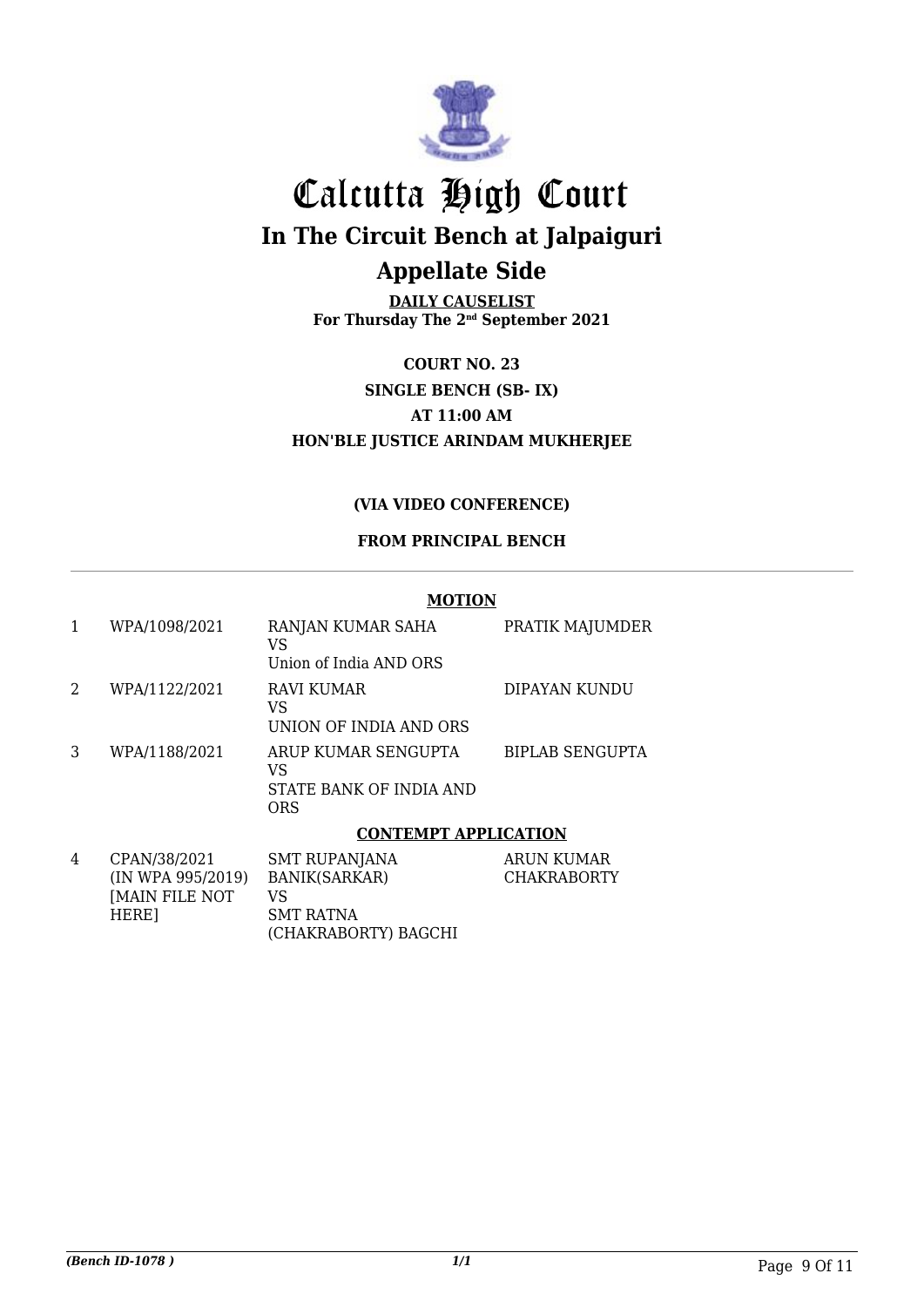

**DAILY CAUSELIST For Thursday The 2nd September 2021**

**COURT NO. 10 SINGLE BENCH (SB - XV) AT 11:00 AM HON'BLE JUSTICE SUVRA GHOSH**

#### **(VIA VIDEO CONFERENCE)**

#### **FROM PRINCIPAL BENCH**

#### **TO BE MENTIONED**

| 1 | IA NO. CAN/1/2021 | SABITA ROY<br>Vs.                                                                                                                  | <b>ARINDAM DAS</b> |
|---|-------------------|------------------------------------------------------------------------------------------------------------------------------------|--------------------|
|   |                   | UNION OF INDIA AND ORS                                                                                                             |                    |
|   | In WPA/1114/2021  |                                                                                                                                    |                    |
|   |                   | <b>MOTION</b>                                                                                                                      |                    |
| 2 | WPA/1092/2021     | <b>SMT MAMATA</b><br>SARKAR(BHADURI) AND<br><b>ANR</b><br><b>VS</b><br>Union of India AND ORS                                      | <b>TANMOY KAR</b>  |
| 3 | WPA/1168/2021     | AMRIT DAS AND ANR<br>VS.<br>STATE OF WEST BENGAL<br>AND ORS                                                                        | SANJAY MAZOOMDAR   |
| 4 | WPA/1178/2021     | CHA BAGAN TRINAMOOL<br>CONGRESS MAZDOOR<br><b>UNION</b><br>VS.<br>THE REGIONAL PROVIDENT<br>FUND COMMISSIONER - I<br>(HRM) AND ORS | ARNAB SAHA         |